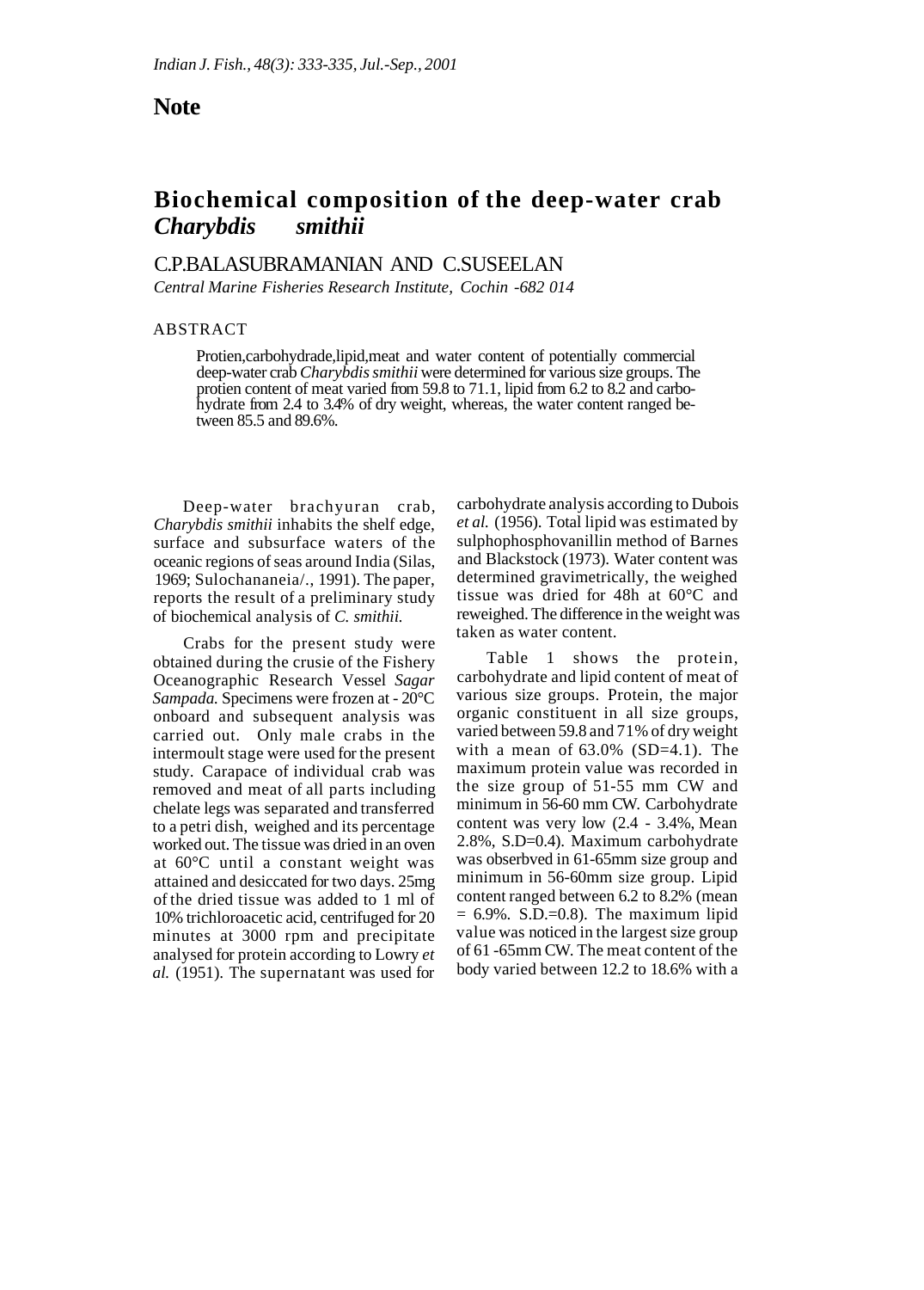mean of  $15.3\%$  (S.D.=2.1). The maximum meat content was observed in the size group of 56-60mm CW (18.6%) an d minimum in size group of 41-45mm CW (12.2%). Water content fluctuated between 85.6 and 89.60% (S.D. = 14).

Protein and carbohydrate content of *C. smithii* are more or less similar to that of other tropical portunid crabs (Badawi, 1971; Radhakrishnan and Natarajan, 1979; Mercy Thomas, 1985). Great variation, however, was noticed in lipid value. The lipid content of *C. smithii* was found to be relatively low when compared with other decapod crustaceans. Generally, in marine invertebrates, lipid is the most variable fraction (Clarke, 1980). In general, males of marine invrtebrates have a lesser lipid content (Clarke, 1980) and lipid content varies with season (Raymont *etal,* 1967).

The percentage of meat of commercially exploited portunid crabs are much higher than that of *C. smithii.* For example, the percentage of meat in *Scylla serrata* is 29%, whereas *Portunus pelagicus* has a meat recovery rate of 39% (Brown, 1986). The meat recovery rate of *Thalamita crenata,* a brachyuran crab varied from 16.4 to 26.3 (Mercy Thomas, 1985). A linear relationship between meat weight and bodylength is reported in S. *serrata* (Chinnamma and James, 1971). The comparative smaller size of C. *smithii*  could be attributed to the low meat content. The higher percentage of water in *C. smithii* may be due to the deep water habitat of the animal (Giese, 1969). The present study indicated that the nutritive value of *C. smithii* is more or less similar to that of other commercially exploited crabs.

#### **Acknowledgments**

We are deeply indebted to Dr. RS.B.R. James, former Director of Central Marine Fisheries Research Institute for providing facilities and encouragement. The help provided byMr. P. Vijayagopal and Dr. Kalpana Deepak in biochemical analysis is gratefully acknowledged. We thank the Department of Ocean Development, Government of India for the financial assistance.

#### **Reference s**

- Avault, Jr. J.W. 1994. What is happening to our ocean fisheries? What is the implication for aquaculture? *Aquaculture Mag.,* 20(4): 80-84.
- Badwi, H.K. 1971. On the chemical composition of the red crab, *Portuns pelagicus. Mar. Biol..* 11:198 - 200.

| Size group                 | Protein        | Carbohydrate   | Lipid         |
|----------------------------|----------------|----------------|---------------|
| (Carapace)<br>width in mm) |                |                |               |
| $41 - 45$                  | $62.1 \pm 1.6$ | $2.5. \pm 1.1$ | $6.2 \pm 0.9$ |
| $46 - 50$                  | $62.0 + 0.8$   | $2.7 \pm 1.0$  | $6.3 + 1.4$   |
| 51-55                      | $71.1 + .2.0$  | $2.9 \pm 1.6$  | $7.6 \pm 0.7$ |
| 56-60                      | $59.8 \pm 2.2$ | $2.4 \pm 1.3$  | $6.2 \pm 0.5$ |
| 61-65                      | $60.2 + 1.4$   | $3.4 \pm 1.4$  | $8.2 \pm 1.1$ |
| Mean                       | $63.0 \pm 4.1$ | $2.8 \pm 0.4$  | $6.9 \pm 0.8$ |

TABLE 1. *Protein carbohydrate and lipid (mean and standard deviation) in different size groups*  o/\*Charybdis smithii *(as percentage of dry weight)*